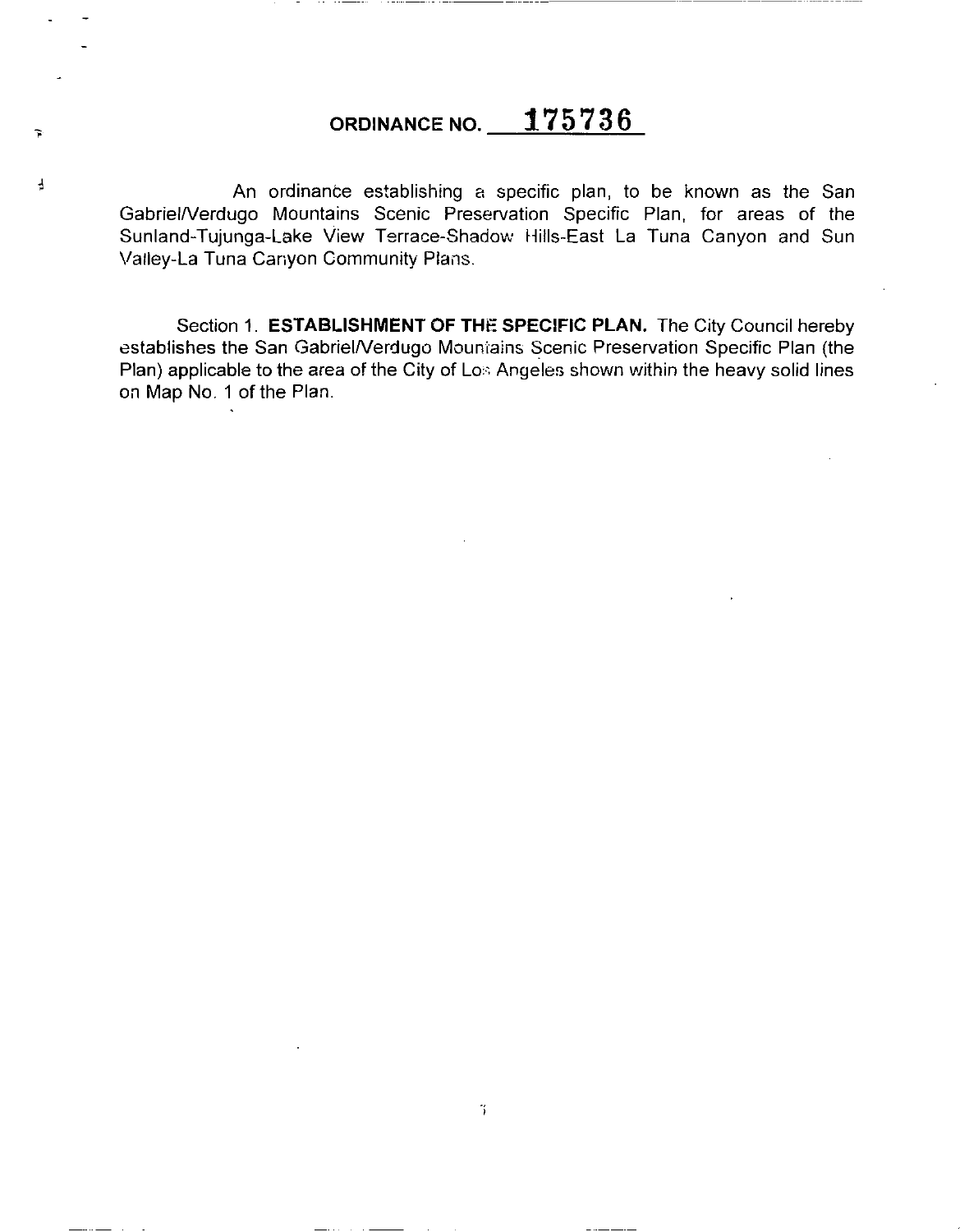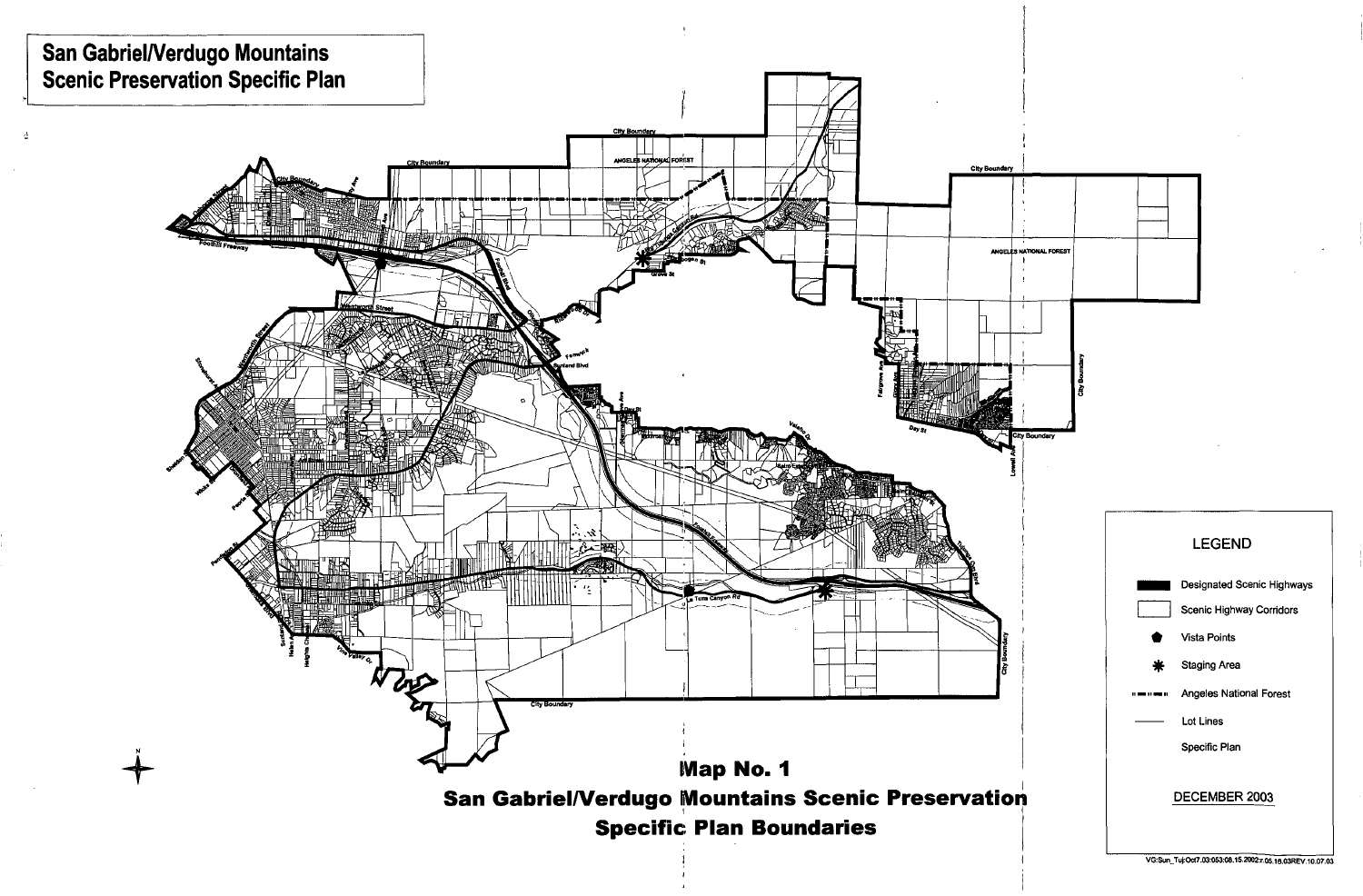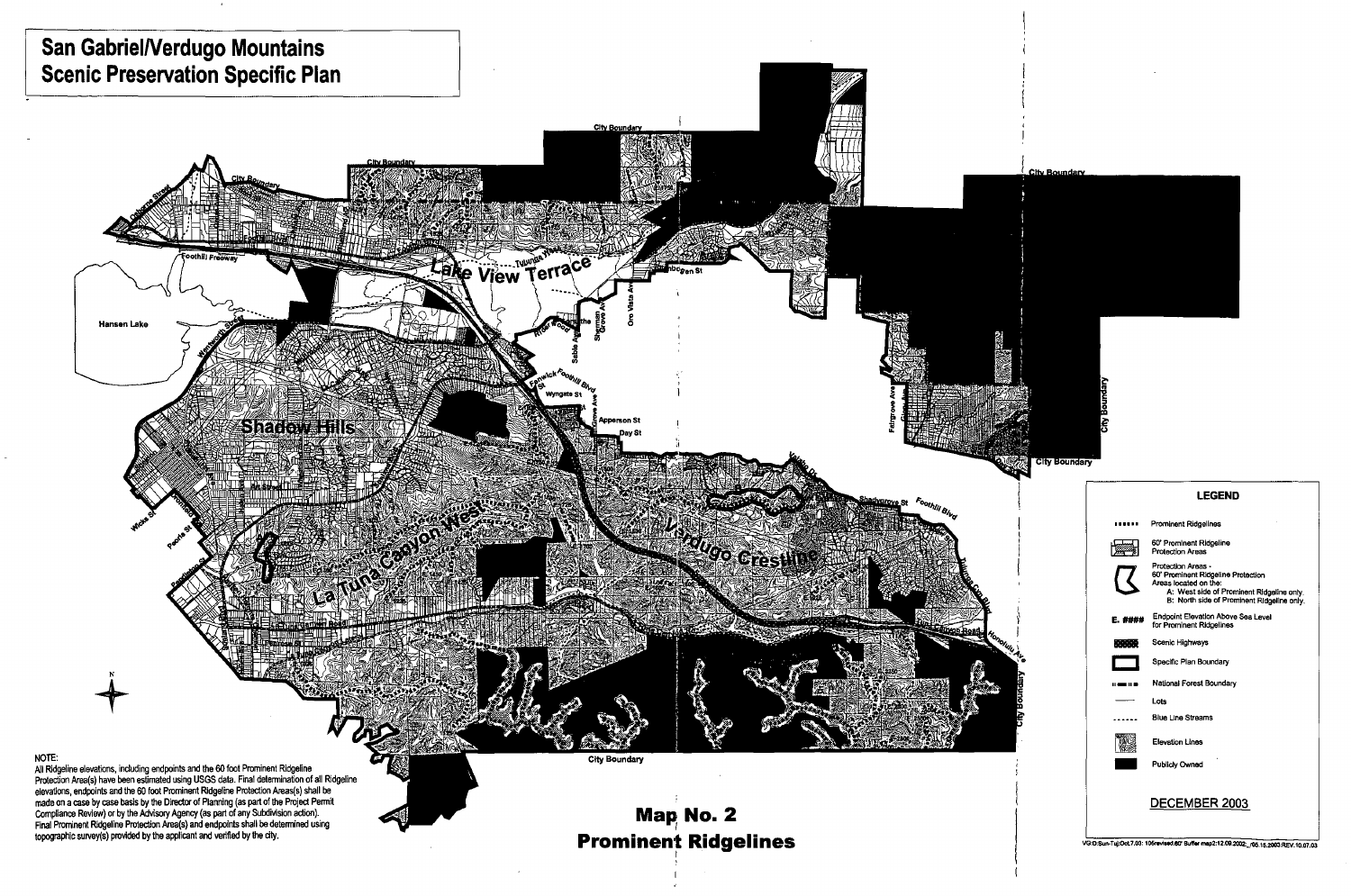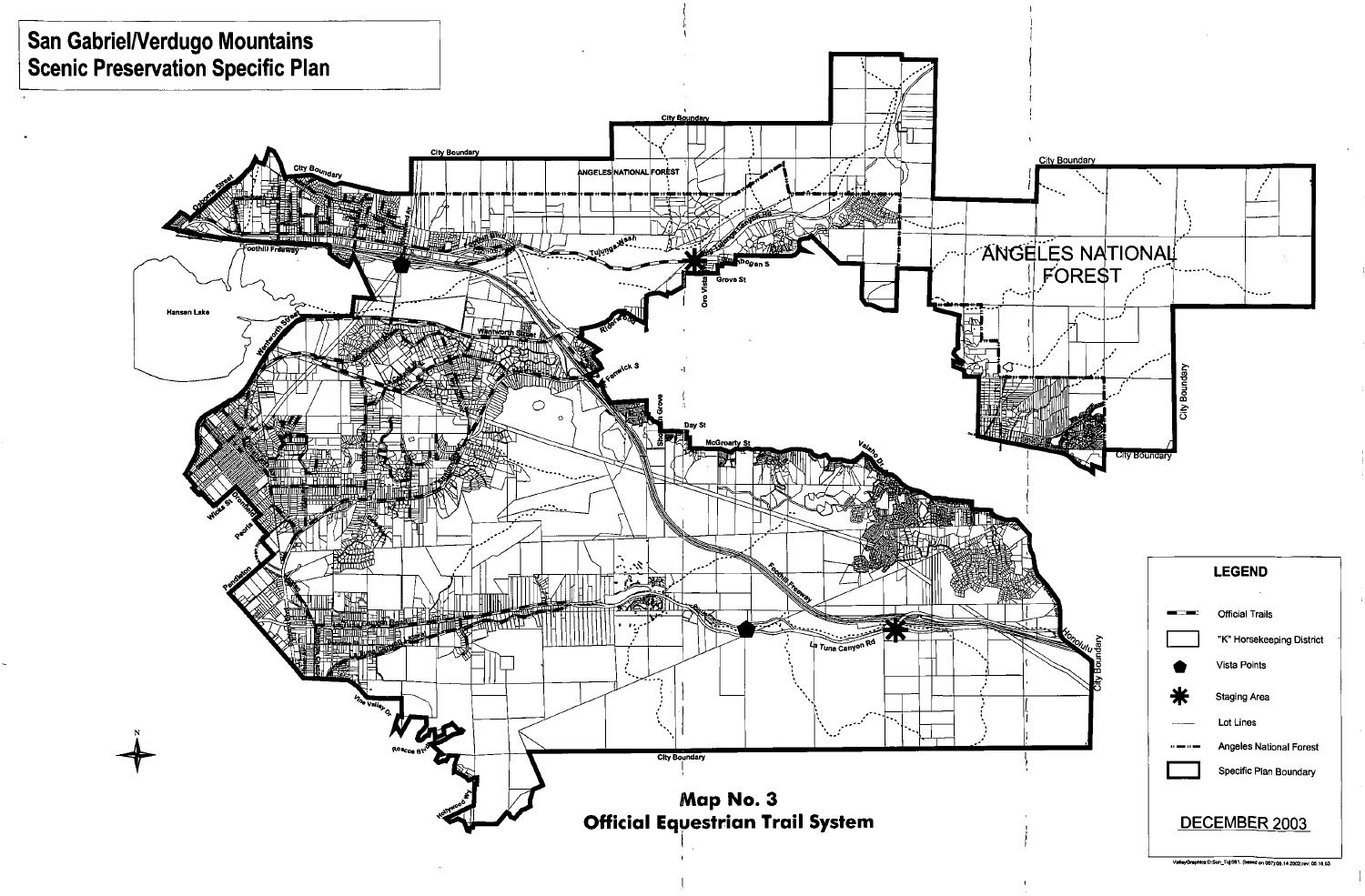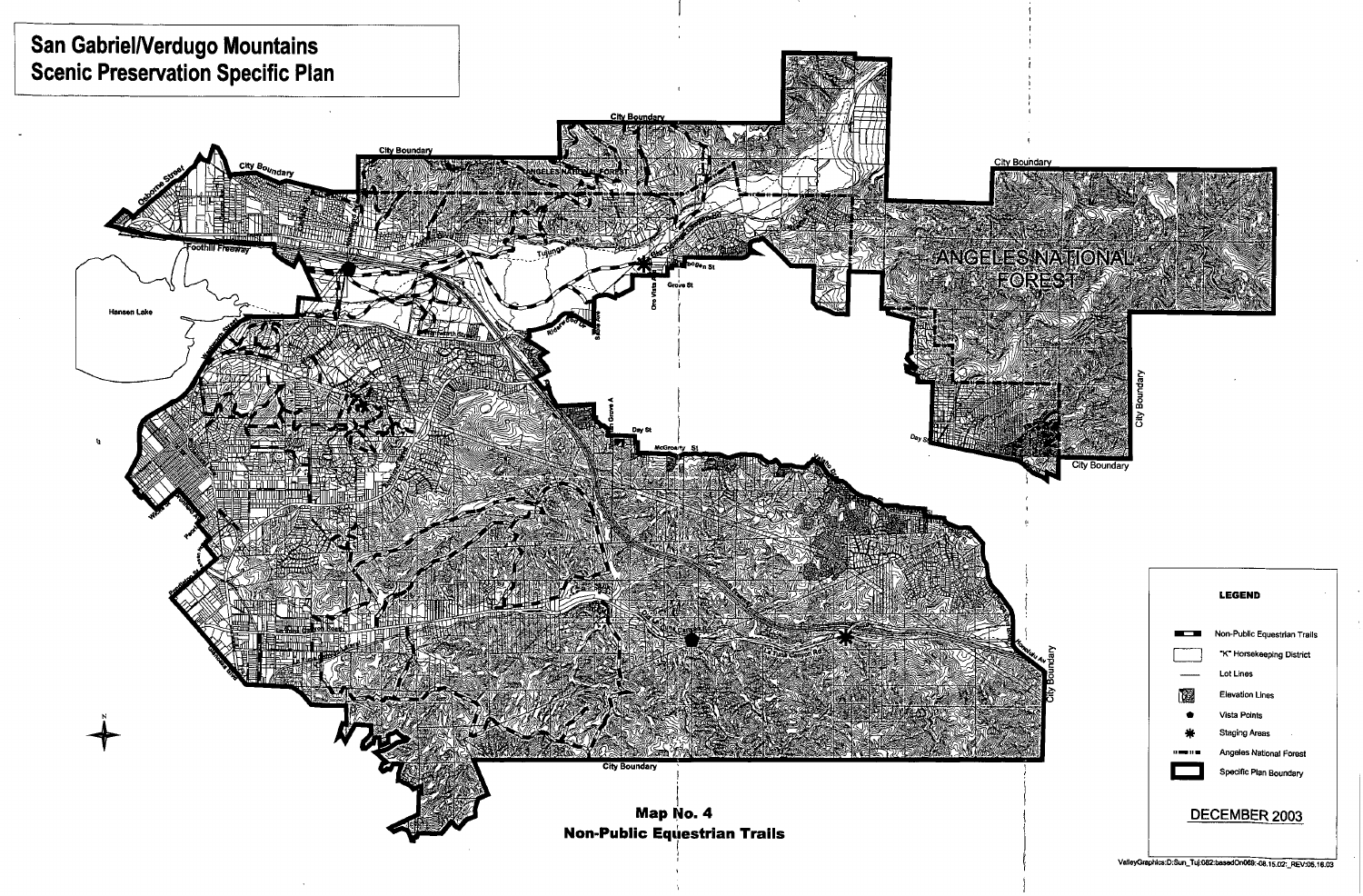Sec. 2. **PURPOSE.** The San Gabriel/Verdugo Mountains Scenic Preservation Specific Plan is intended to preserve, protect, and enhance the unique natural and cultural resources of the Plan area. The Plan accomplishes these goals by establishing four general areas of regulation:

**1.** Prominent Ridgeline Protection measures protect from grading and/or development Designated Prominent Ridgelines that are visible from the Right-of-Way (ROW) of any of the Scenic Highways listed in Section 4.

2. Biological Resource Protection measures protect oak trees and help protect unique native plant communities of the Specific Plan area.

3. Scenic Highway Corridors Viewshed Protection measures establish standards for site design, landscaping (including parking lot landscaping), and signage to assure that the design of projects and related improvements within designated scenic highway corridors preserve, complement and/or enhance the views from these corridors.

**4.** Equinekeeping District Standards, Equestrian Trails, and Domestic Livestock measures: define minimum standards for subdivisions located within existing and future "K" Equinekeeping Districts within the Plan area; provide for the designation and development of existing and future equestrian trails; re-establish the right of property owners to keep domestic livestock in conjunction with residential uses in the RE40 zone, and protect non-conforming equine uses in "K" Districts in order to preserve the historic use of the area for equestrian and domestic livestock.

# Sec. 3. **SPECIFIC PLAN APPLICATION.**

**A.** The regulations of this Specific Plan are in addition to those set forth in the planning and zoning provisions of Chapter 1 of the Los Angeles Municipal Code (LAMC) and any other relevant ordinance and do not convey any rights or privileges not otherwise contained therein, except as specifically provided for herein.

**B.** Wherever this Specific Plan contains provisions regarding grading, building height, landscaping, signage, biological resources, and/or density that are more restrictive, or equinekeeping and domestic livestock provisions that are less restrictive than provisions contained elsewhere in Chapter 1 of the LAMC, the Specific Plan shall prevail and supersede the other applicable provisions of that Code.

C. It is the intent of this Specific Plan that provisions regarding grading and development contained in the Slope Density Ordinance (LAMC 17.05 C), the Hillside Ordinance (LAMC 12.21 A 17) and the Sunland-Tujunga-Lake View Terrace-Shadow Hills-East La Tuna Canyon Community Plan including, but not limited to, Footnotes 4 and 7 shall apply to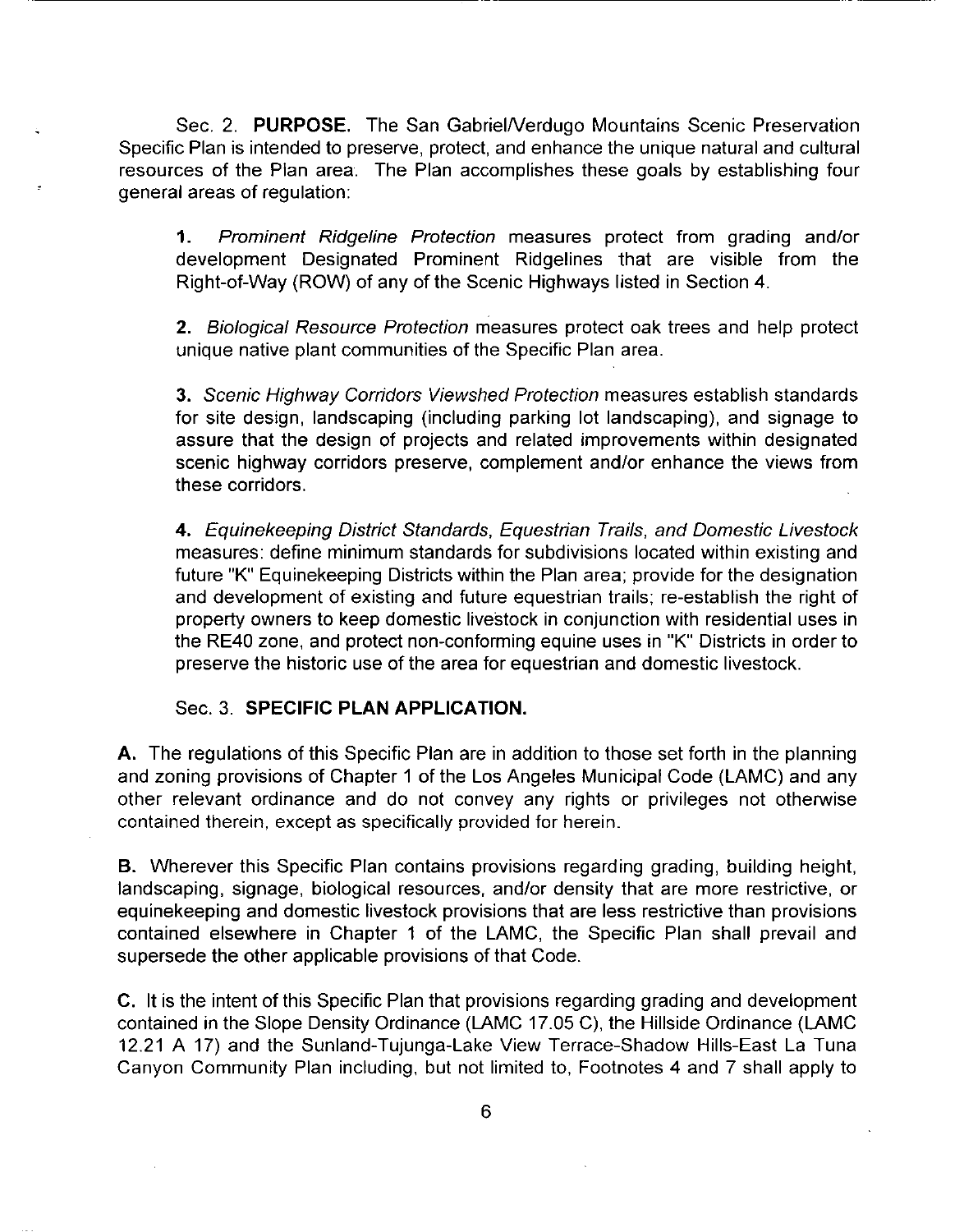areas within the Specific Plan boundaries that are not within Prominent Ridgeline Protection Areas.

 $\hat{\mathbf{z}}$ 

 $\ddot{\phantom{a}}$ 

**D.** The provisions of this Specific Plan shall not apply to any Project where one or more of the following discretionary approvals initiated by application of the property owners or their representatives, and subject of a public hearing, was granted on or before July 25, 2002-and is still valid at the time an application for a building permit is filed: zone change, height district change, conditional use, variance, tract map, vesting tentative tract map, parcel map, or private street map. This exception shall include, but not be limited to, the following vested discretionary approvals:

CPC 96-0243 CU (Redtail Golf Course) Vesting Tract Map 46493, CPC 88-0553 ZC (Dale Poe Development) Vesting Tract Map 48754, CPC 91-0284 ZC (Duke Development/Hillview Estates) Tract No. 47357 (Wheatland Ave.) Tentative Tract No. 52642, CPC 98-0353 ZC ZA 99-0786 (CUZ)(SPR) (9900 Foothill Blvd., All Nations Church) ZA 1982-39 (CUZ) (6433, 6401 La Tuna Canyon Road, Verdugo Hills Golf Course)

**E.** Corrective grading as determined by the Department of Building and Safety shall be exempt from the provisions of this Specific Plan.

**F.** Maintenance of existing Governmental or Public Facilities, which traverse identified Prominent Ridgeline Protection Areas, shall be exempt from the provisions of this Specific Plan.

Sec. 4. **DEFINITIONS.** Whenever the following terms are used in this Specific Plan, they shall be construed as defined in this section. Words and phrases not defined here shall be construed as defined in LAMC Sections 12.03, 91.6203 and 91.0401, if defined in those sections.

**Governmental or Public Facilities.** Capital improvements and/or buildings or structures primarily related to the operation of City, County, State or Federal governments, including, but not limited to, streets, police and fire stations, governmental operated parking lots, government offices, government equipment yards, sanitation facilities, public schools, parks and similar facilities in or through which general government operations are conducted. Private commercial or industrial activities pursuant to lease agreements on public lands shall not be considered Governmental or Public facilities.

**Illuminated Canister Wall Signs.** A sign with text, logos and/or symbols that is placed on the face of an enclosed cabinet attached to a building. The face may be translucent or opaque and is illuminated internally or externally.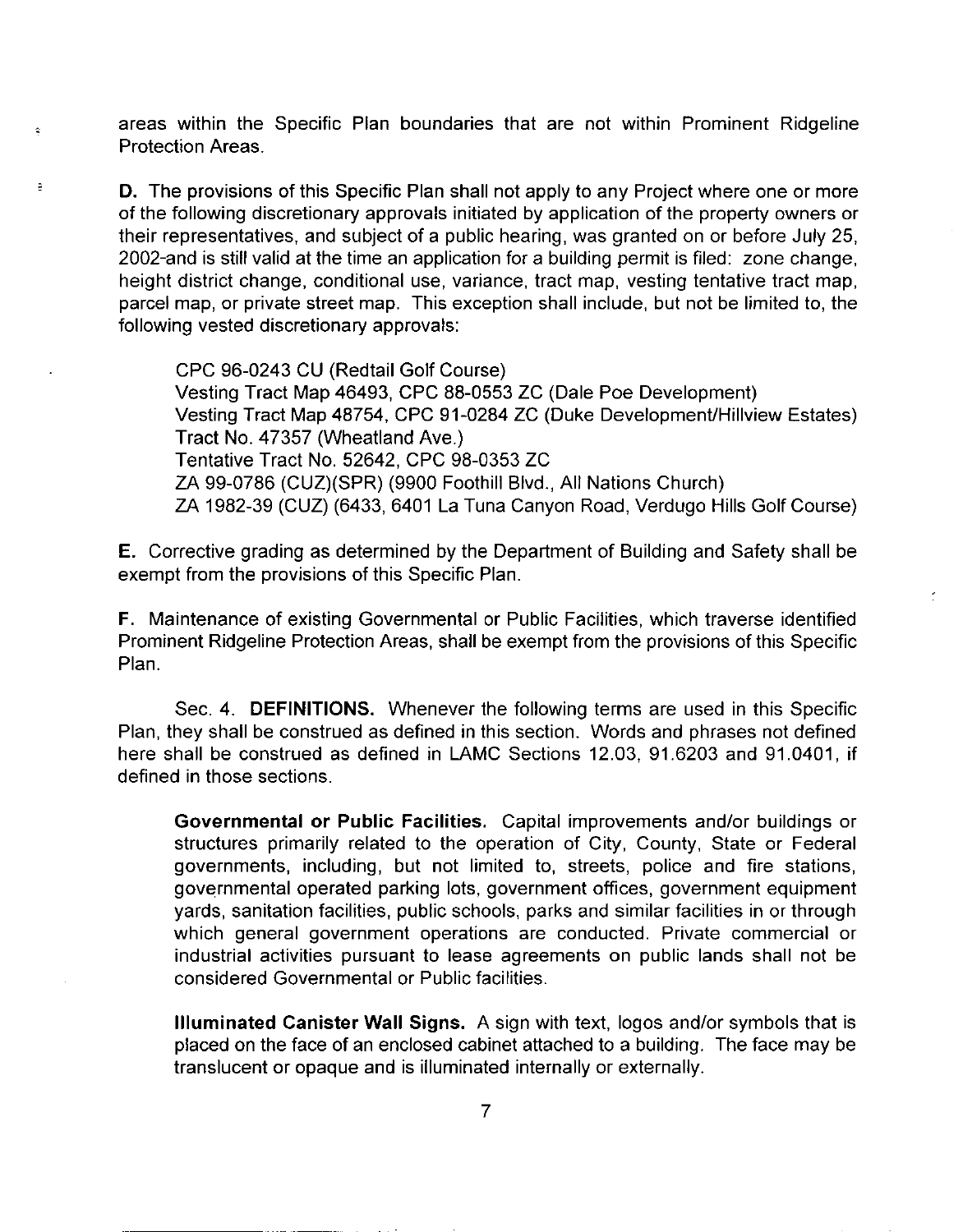$^{\prime}$  ( **Landform Grading.** A series of hillside site contouring technologies and an approach to subdivision design used to make new developments compatible with the natural characteristics of the land,

**Landform Grading Manual.** A document adopted by the City Council in June 1983, which describes landform grading techniques and is used by the Advisory Agency in reviewing applications for subdivision approvals.

**Non-Public Equestrian Trails.** Unimproved trails over private property as shown on Map No. 4 of this Plan in which the public may possibly have a prescriptive easement

**Official Equestrian Trail.** Existing trails that are established under legal easement and those that are designated for future dedication as shown on Map No. 3.

**Project.** 1) The construction, erection. addition to, or structural alteration of any building or structure within the Plan area; 2) any grading which requires the issuance of a grading permit; 3) the construction, erection, addition to, or structural alteration of any building or sign on a lot located within a designated Scenic  $\sqrt{ }$  Highway Corridor; or 4) the subdivision of land requiring a tentative, vesting tentative, final, and/or parcel map on a lot located in whole or in part: (a) within a Prominent Ridgeline Protection Area or a portion of that area, (b) within an Equinekeeping District, or (c) where the average natural slope is 15% or more;.

Exceptions:

 $\mathbb{R}$ 

 $\mathcal{L}^{\text{max}}$ 

 $\dot{a}$ , and the term project shall not include interior remodeling or exterior remodeling unless the remodeling would result in an increase in: (a) building height or floor area, or (b) required parking spaces pursuant to LAMC Section 12.21.

> 2) The construction, erection, addition to, or structural alteration of a single family home on an existing Site that is: less than 20,000 square feet, not located, in whole or in part, within a Prominent Ridgeline Protection Area, and not located within an Equihekeeping District, shall only be required to comply with Sections 6 A 3 and 8 C of the Plan, if applicable.

**Prominent Ridgeline.** A mountain ridge· as shown on Map No. 2, that has significant aesthetic quality as a scenic resource, defines a region or is unique and visually prominent as determined by the Director of Planning or the Advisory Agency. Prominent Ridgelines are identified by a line connecting the series of elevation points running through the center of the long axis of the ridge, including endpoint elevations, which are provided to indicate the approximate terminus of the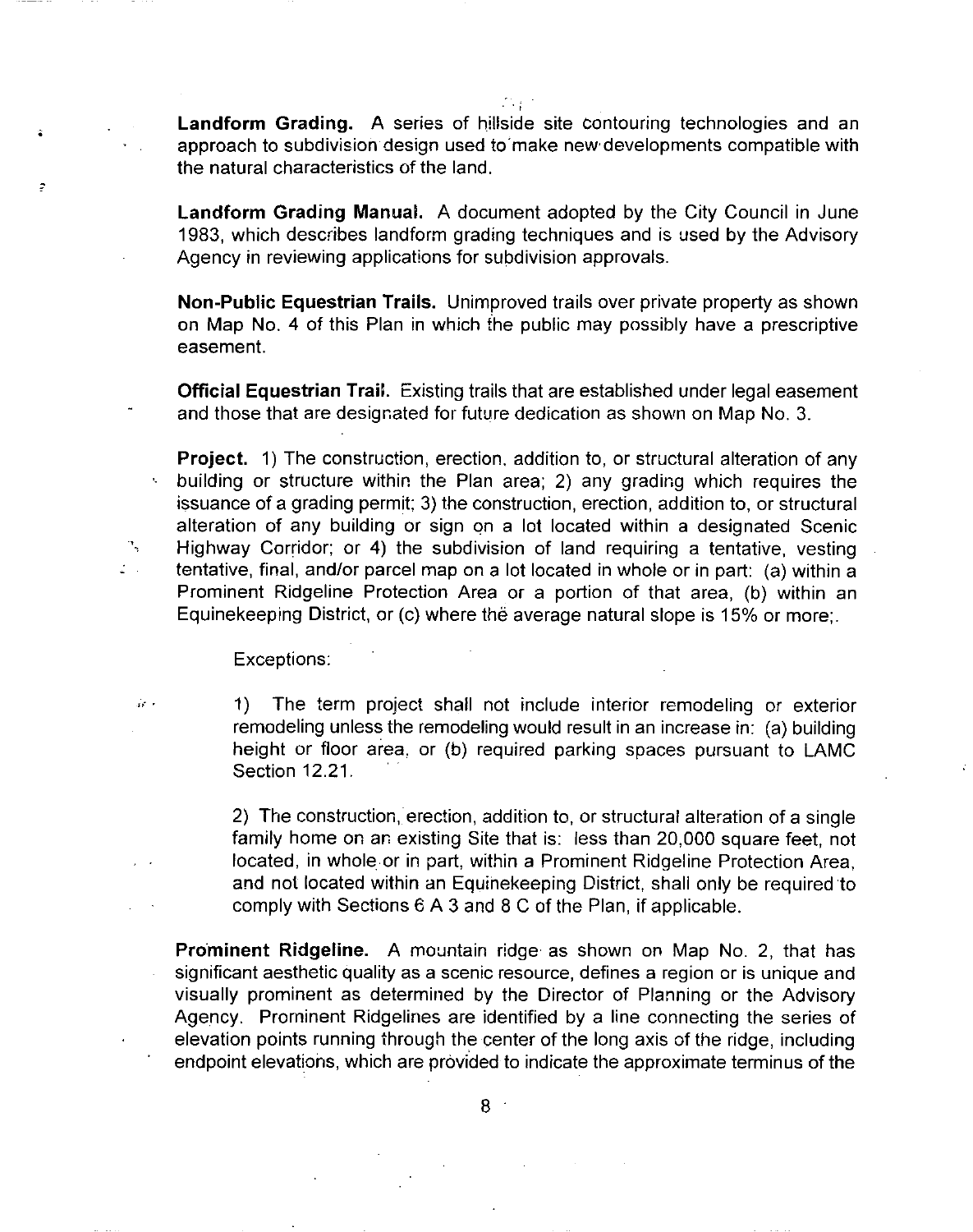prominent ridgeline .

•

 $\ddot{\phantom{a}}$  $\cdot$ 

**Prominent Ridgeline Protection Area.** The area 60 vertical feet from any point along the long axis of the crest of a Prominent Ridgeline and designated on Map No. 2 as a shaded area. Final·determination of the Prominent Ridgeline Protection Area is made by the Director of Planning or the Advisory Agency using a topographic survey provided by the applicant as part of any Project Permit Compliance Review or subdivision action.

 $\mathcal{O}(\mathcal{O}_\mathcal{A})$ 

.-:.

**Right-of-Way (ROW).** The dedicated area along either side of roadways including equestrian trails and/or sidewalks. whether or not the roadway is fully improved to the applicable standard.

**Sandwich Board.** A small portable sign consisting of two sign faces, which connect at the iop and extend outward at the bottom of the sign.

**Scenic Highways.** Highways within the City of Los Angeles, which merit special controls for protection and enhancement of scenic resources, as designated by the Transportation Element of the General Plan (Adopted September 8, 1999), the Sunland-Tujunga-Lake View Terrace-Shadow Hills-East La Tuna Canyon Community Plan, and the Sun Valley-La Tuna Canyon Community Plan (land use elements of the City's General Plan, adopted March 23, 1999 and March 15, 2000, respectively), as shown on Map No. 1 of this Specific Plan as listed below:

- (a) Big Tujunga Canyon Road (Oro Vista Avenue to City Limits) ΣV.
	- **(b)** Foothill Boulevard (Wentworth Street to Osborne Street)
	- (c) Foothill (210) Freeway (Osborne Street to City Limits)
	- **(d)** La Tuna Canyon Road (Sunland Boulevard to City Limits)
		- (e) Sunland Boulevard (La Tuna Canyon Road to Foothill (210) Freeway)
		- **(f)** Wentworth Street (Foothill Boulevard to Sheldon Street);

**Scenic Highway Corridor.** The area extending 500 feet on either side of the centerline of the roadway of each of the Scenic Highways.

**Site.** Any lot or parcel of land, or contiguous combination of lots or parcels, under the same ownership located in whole or in part within the Specific Plan area.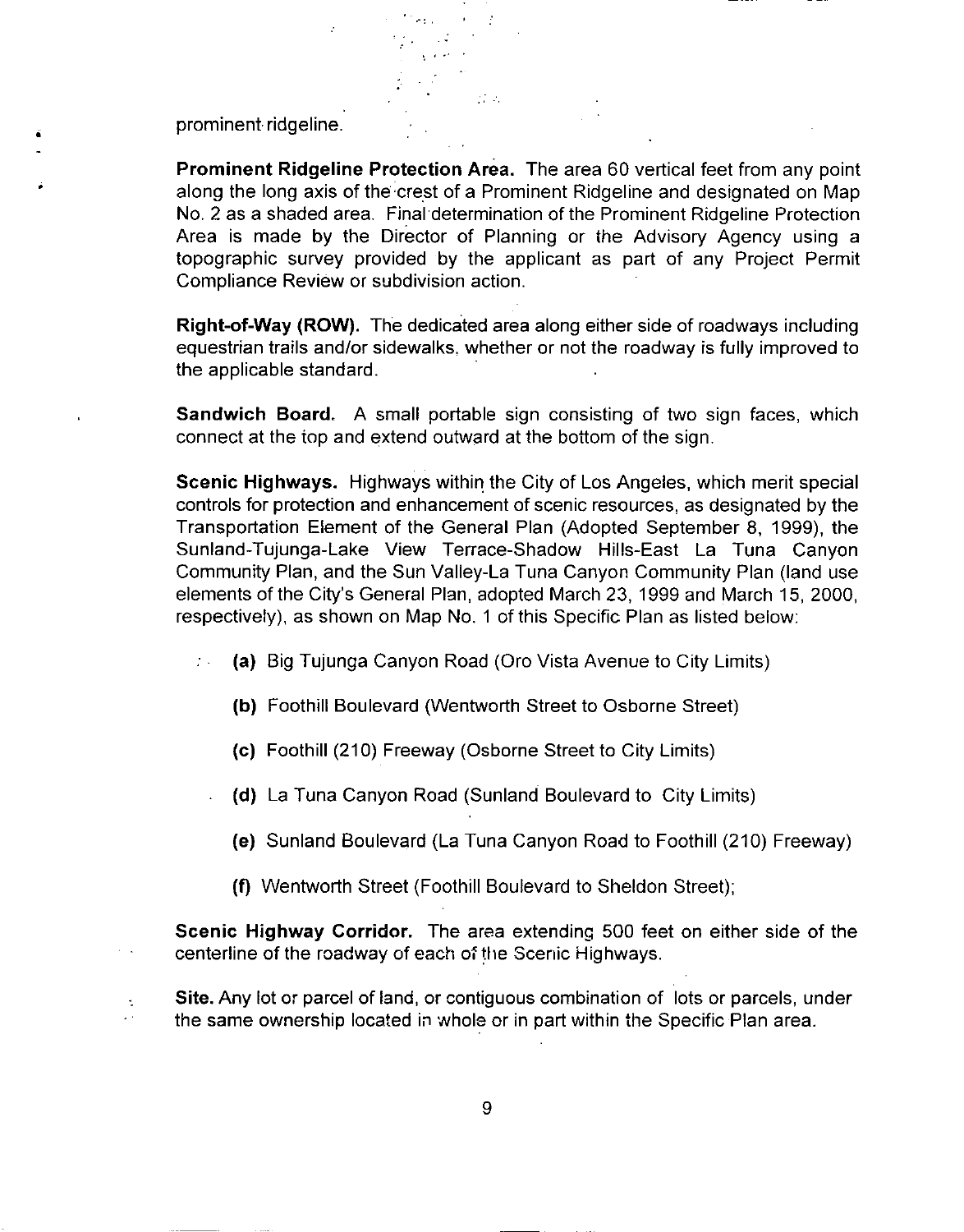**Staging Area.** An area adjacent to, or accessible from, a roadway or trail, which may provide parking areas for cars and horse trailers, drinking water facilities, picnic tables, and/or an access point to a trail system and as shown on Map 1.

**Visible.** Able to be seen from the ROW of any of the Scenic Highways as determined by the Director of Planning or the Advisory Agency.

**Vista Point.** An area in an existing or future ROW of a Scenic Highway as shown on Map No. 1, which has exceptional hillside area views and is set aside for public use.

# Sec. 5. **PROJECT PERMIT COMPLIANCE.**

- - .

**A.** The Department of Building and Safety shall not issue a grading, building, or sign permit for a Project on a Site located in whole or in part within this Specific Plan area unless a Project Permit Compliance Review has first been obtained pursuant to this section and LAMC Section 11.5.7 C.

**B.** An application for Project Permit Compliance shall be accompanied by architectural ·plans including: site plans (with topography), elevations and site photos that show the  $\cdot$  proposed Project as viewed from the ROW of all the Scenic Highways from which the ·Project may be visible. ·

 $\sim$ ; $\sim$ , Final determination of the Prominent Ridgeline Protection Areas shall be made (on a  $\sim$  case by case basis) by the Director of Planning as part of the Project Permit Compliance the Advisory Agency as part of any subdivision action, provided that any final  $\mathbb{R}$  determination shall be consistent with the applicable Prominent Ridgeline(s) shown on Map · No. 2 as adopted by City Council.

### **Fig. 6. Sec. 6. PROMINENT RIDGELINE PROTECTION.**

**A. Protection Measures.** Application of the following protection measures to a Project shall be determined by the Director of Planning or the Advisory Agency.

**1.** No Project may be constructed within any Prominent Ridgeline Protection Area °∉ or portion of the area except as permitted pursuant to Section 6 B. بالراد

**2.** No Project shall be constructed so that the highest point of the roof, structure,  $\sigma$  ; or parapet wall, is less than 25 vertical feet from the designated Prominent Ridgeline directly above the highest point of the building or structure. ·.

3. Where Prominent Ridgeline Protection Areas are shown on only one side of a ,. ridgeline, buildings or structures built on the portion of the Site without Prominent  $\sim$ 

 $10^{10}$  10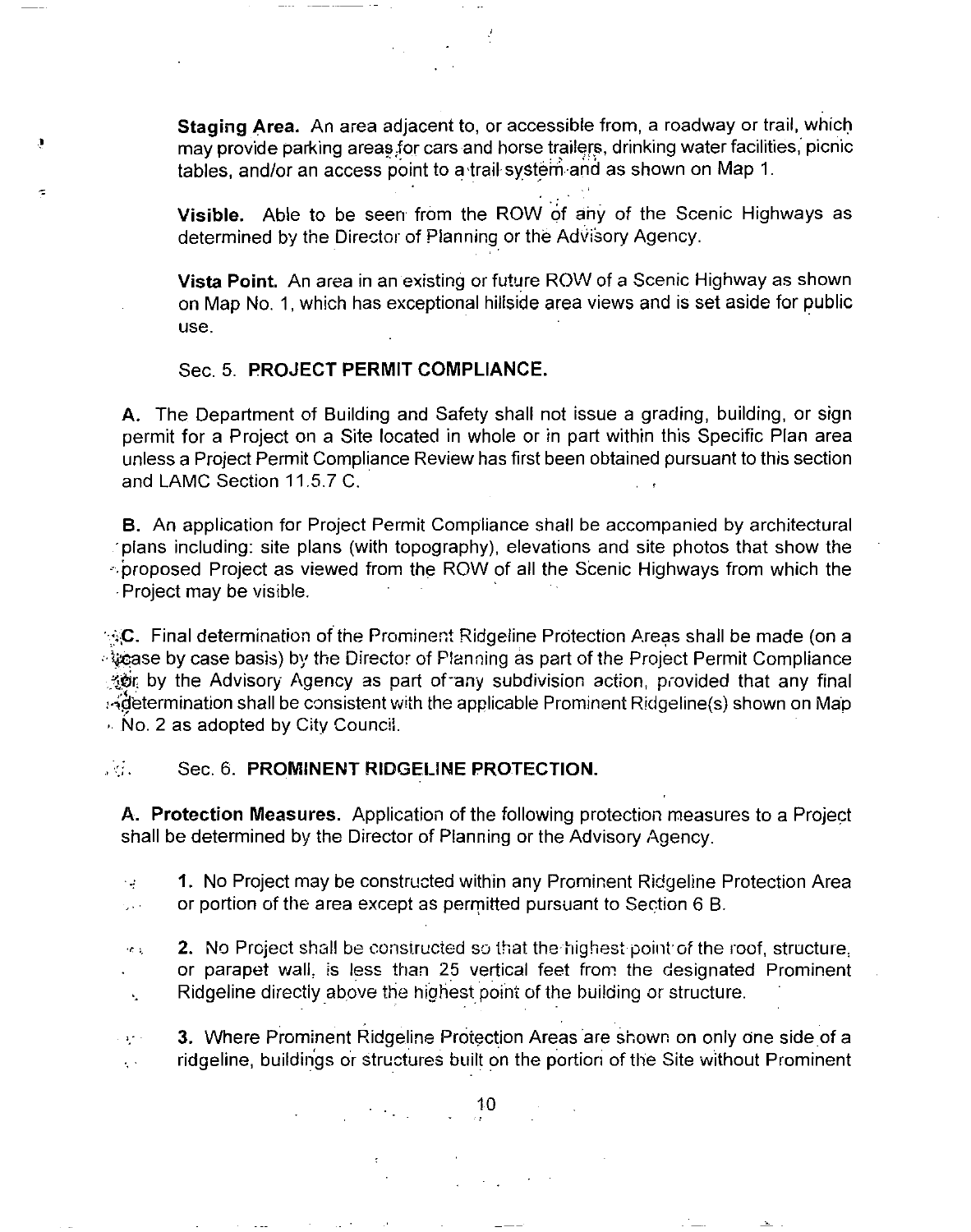Ridgeline Protection Areas shall not be allowed to break the silhouette of the applicable protected ridge. the part

.-..

k.

 $\ddot{\circ}$ 

 $\ddot{\phantom{a}}$ 

**4.** No grading or berming shall occur that alters the elevation of the crest of the Prominent Ridgeline on the Site.

**5.** Graded slopes should be Landform Graded where practical in accordance with the provisions of the Department of City Planning's Landform Grading Manual. In order to create slopes that reflect as closely as possible the surrounding natural hills, graded hillsides should have a variety of slope ratios, should not exceed a ratio of 2:1, and should transition to the natural slope in a manner that produces a natural appearance.

6. No native vegetation shall be removed within any Prominent Ridgeline Protection Area, except for driveways, building footprints and any required equine pad or stable areas, or as necessary to meet fire safety and brush clearance regulations, to develop recreational trails, or for landscaping associated with residential lots.

**7.** No fire pits, picnic tables, or other similar structures associated with residential lots shall be located within any Prominent Ridgeline Protection Area unless they are screened so that they are not visible from the ROW of any of the Scenic Highways.

8. Where the provisions of Subsection A (1) above necessitate preserving a portion of the Site in an undeveloped state, the Advisory Agency in approving an application pursuant to LAMC Section 17.00, et seq. where the map contains a Prominent Ridgeline Protection Area, shall permit the portion of the total allowable number of dwelling units (per LAMC Section 17.05) that otherwise would be permitted within the Prominent Ridgeline Protection Area to be located on other portions of the Site with less than a fifteen percent slope, unless such property does not have sufficient area below fifteen percent slope. No increase in the maximum number of dwelling units beyond what is allowed by LAMC Section 17.05 shall be permitted, and where lot averaging is used, no lot having less than 20,000 square feet shall be created. The determination of density, adequate access, fire, and safety provisions shall be made by the Advisory Agency, in consultation with the Bureau of Engineering and Fire Department as part of the subdivision action.

**B. Exceptions.** Notwithstanding the provisions of Subsection A above, a Project may encroach into the Prominent Ridgeline Protection Area where it can be demonstrated that:

**1.** Compliance with the provisions of Subsections A(1) and (2) above, would result in greater impact on existing natural terrain and landscape than would alternative building locations on the same Site, if the Director finds that: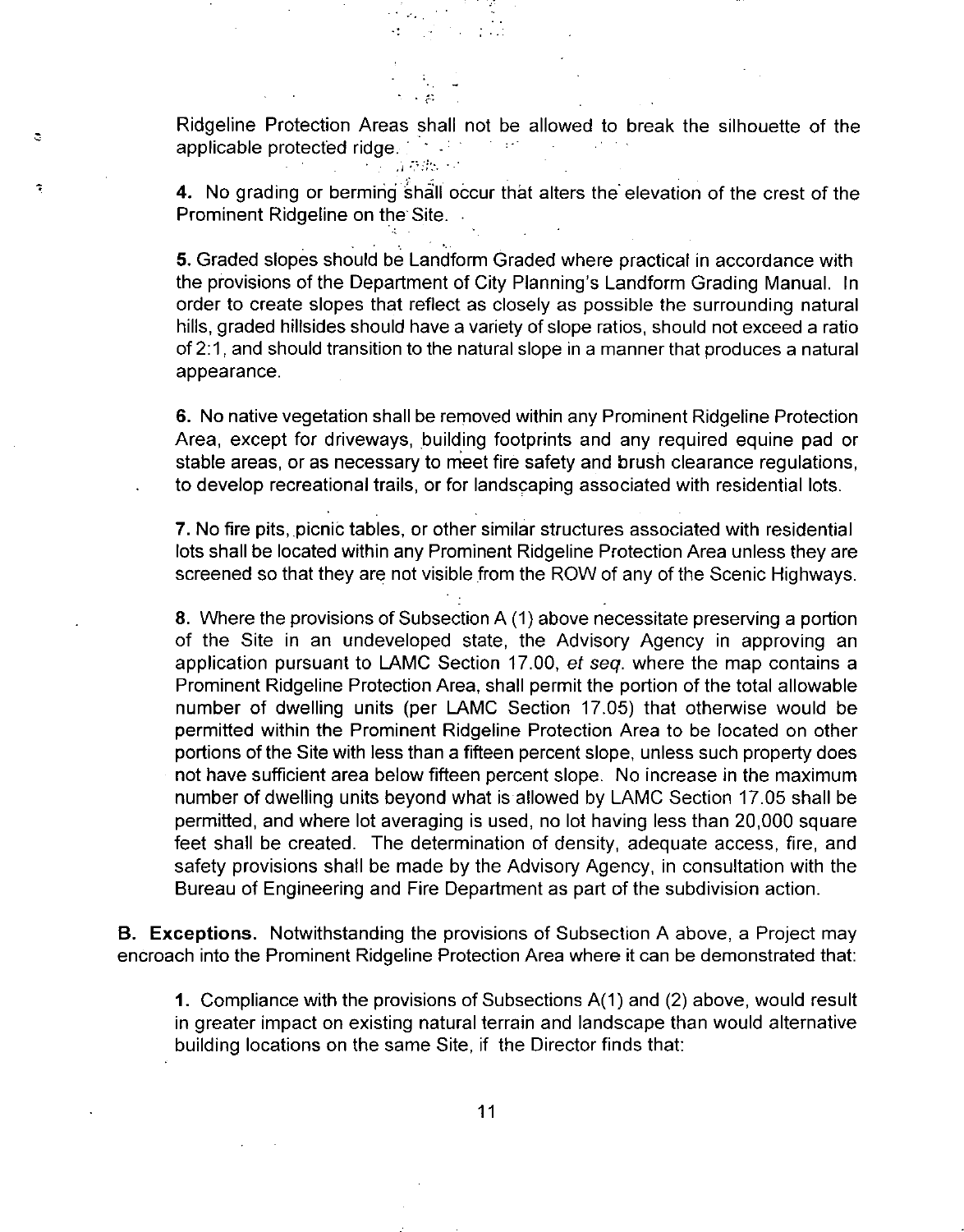(a) The lot was legally existing before the effective date of the Specific Plan, as evidenced by a recorded Tract or Parcel Map or by a Certificate of Compliance; and

 $\mathfrak{S}$ 

**(b)** All or most of the Prominent Ridgeline remains undisturbed; and

(c) The Project incorporates design elements that consider the natural terrain, utilizes a minimum of grading, and protects streams and oak trees (Quercus agrifolia, q. lobata) to the extent feasible; and

**(d)** The Project is placed or constructed to preclude silhouettes against the skyline above the Prominent Ridgeline on the Site.

2. The Prominent Ridgeline Protection Area or a portion of the Area is not visible from the ROW of any of the Scenic Highways, and the Project is placed or constructed to preclude silhouettes against the skyline above the Prominent Ridgeline on the Site.

3. Compliance with Subsections A(4) and (5) above would: (a) substantially restrict access to a substantial portion of a Site; (b) create a land-locked Site; or (c) result in a greater impact on the existing natural terrain and landscape than would alternative access ways, then a street or private street and related improvements may be allowed to cross a Prominent Ridgeline Protection Area in accordance with the applicable regulations in the LAMC, if the following findings are made by the Advisory Agency:

**(i)** That the proposed street or private street is located in a manner that protects the most valuable scenic resources on the Site. The "most valuable scenic resources" shall include, but not be limited to, significant natural drainage areas located within the applicable Prominent Ridgeline Protection Area, or the highest and/or most visible ridgelines that comprise the applicable Prominent Ridgeline Protection Area on the Site, as seen from the ROW of any of the Scenic Highways.

**(ii)** That the proposed street or private street is located in a manner that reduces grading, and/or uses balanced grading methods.

### Sec. 7. **EQUINE DISTRICT PROTECTION.**

**A. Equinekeeping District Standards.** The following requirements shall apply only to applications pursuant LAMC Section 17.00, et seq., within existing and future "K" Equinekeeping Supplemental Use Districts located in the Specific Plan area. The developer/applicant shall provide and/or meet the following standards, to the satisfaction of the Advisory Agency: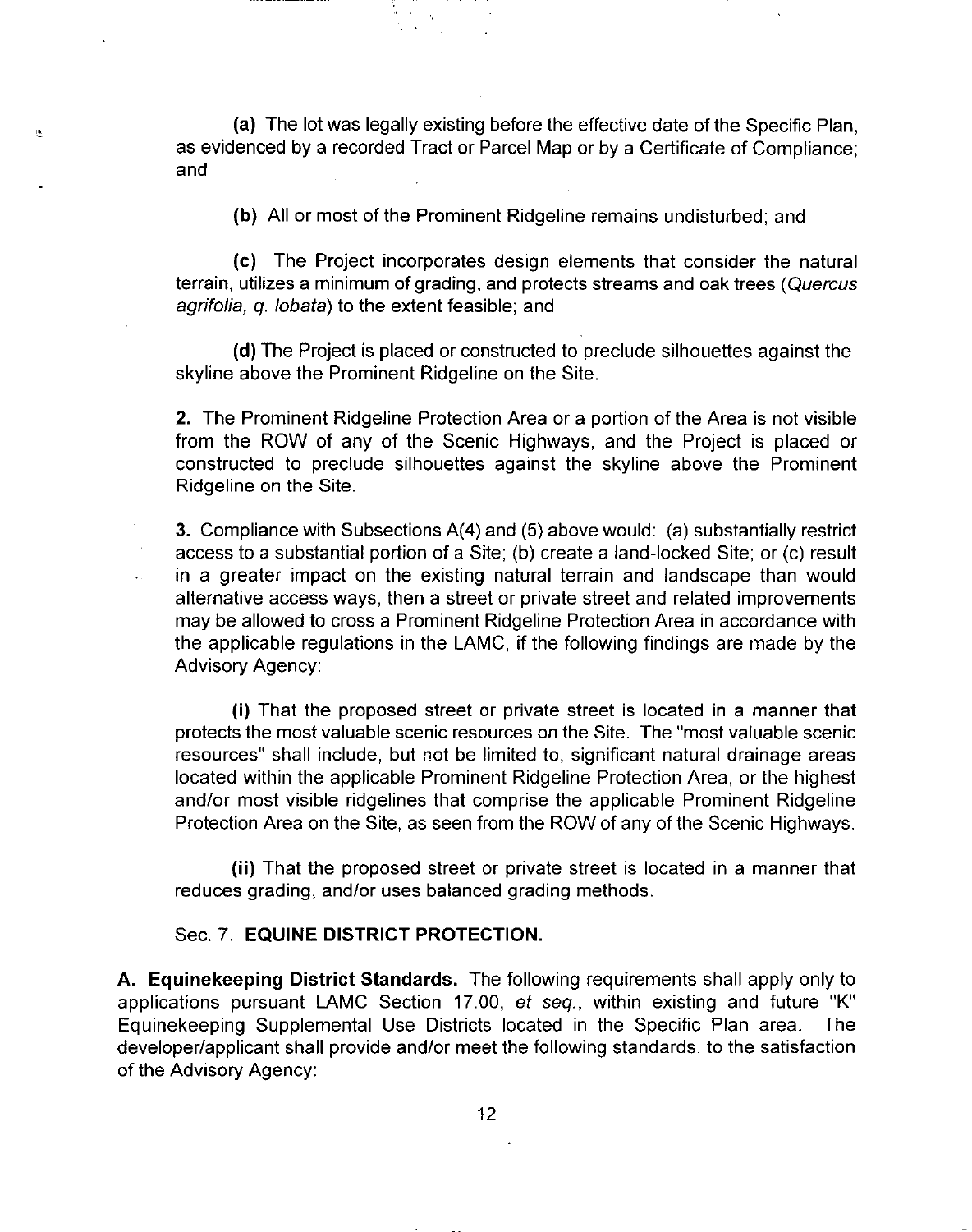**1. Minimum Lot Area.** Notwithstanding LAMC Section 17.05 **H,** the minimum required lot area for new subdivisions on Sites designated Minimum by the Sunland-Tujunga-Lakeview Terrace-Shadow Hills-East La Tuna Canyon and/or the Sun Valley-La Tuna Canyon Community Plan, shall be 40,000 square feet. On Sites designated Very Low I by the Sunland-Tujunga-Lakeview Terrace-Shadow Hills-East La Tuna Canyon or Very Low by the Sun Valley-La Tuna Canyon Community Plan, the minimum required lot area for new subdivisions shall be 20,000 square feet. However, under no circumstances shall a lot be created having less than 20,000 square feet.

### **2. Equine Pad and Stable Areas.**

È.

**(a)** Each lot within "K" Equinekeeping Supplemental Use Districts located in the Specific Plan area shall contain a level equine pad area on a minimum of 2,000 contiguous square feet with a minimum width of 24 feet and an equine stable area on a minimum 12 by 24 foot area.

**(b)** These required stable and pad areas shall be graded to permit quick and adequate drainage and shall exclude the areas for any required side yards. No permanent structures, including but not limited to, swimming pools and tennis courts, shall be constructed or located within any portion of the required equine stable or pad areas.

(c) A vehicular access path with a minimum width of 12 feet shall be located on the same side of the lot as the driveway. Adequate area shall be provided for parking equine trailers.

**B. Non-conforming Equine Uses in "K" Equinekeeping Districts.** Notwithstanding the provisions of the LAMC Section 13.05 C(8) to the contrary, on lots within "K" Equinekeeping Districts within the Specific Plan area, where at least one licensed equine is stabled on or after July 25, 2002, a non-conforming equine use shall not be lost, even if, during a successive three year period, no equine is licensed by the Department of Animal Regulation to be stabled on the subject lot.

# **C. Equestrian Trail System: Easements, Improvements and Future Dedications.**

**1. Official Equestrian Trails.** As part of any approval for a division of land pursuant LAMC Section 17.00, et seq., for Projects over which an Official Equestrian Trail is either designated or existing, the Advisory Agency shall require formal dedication for a public easement for equestrian trail purposes if the following findings can be made:

**(a)** That the trail provides access not provided by other dedicated public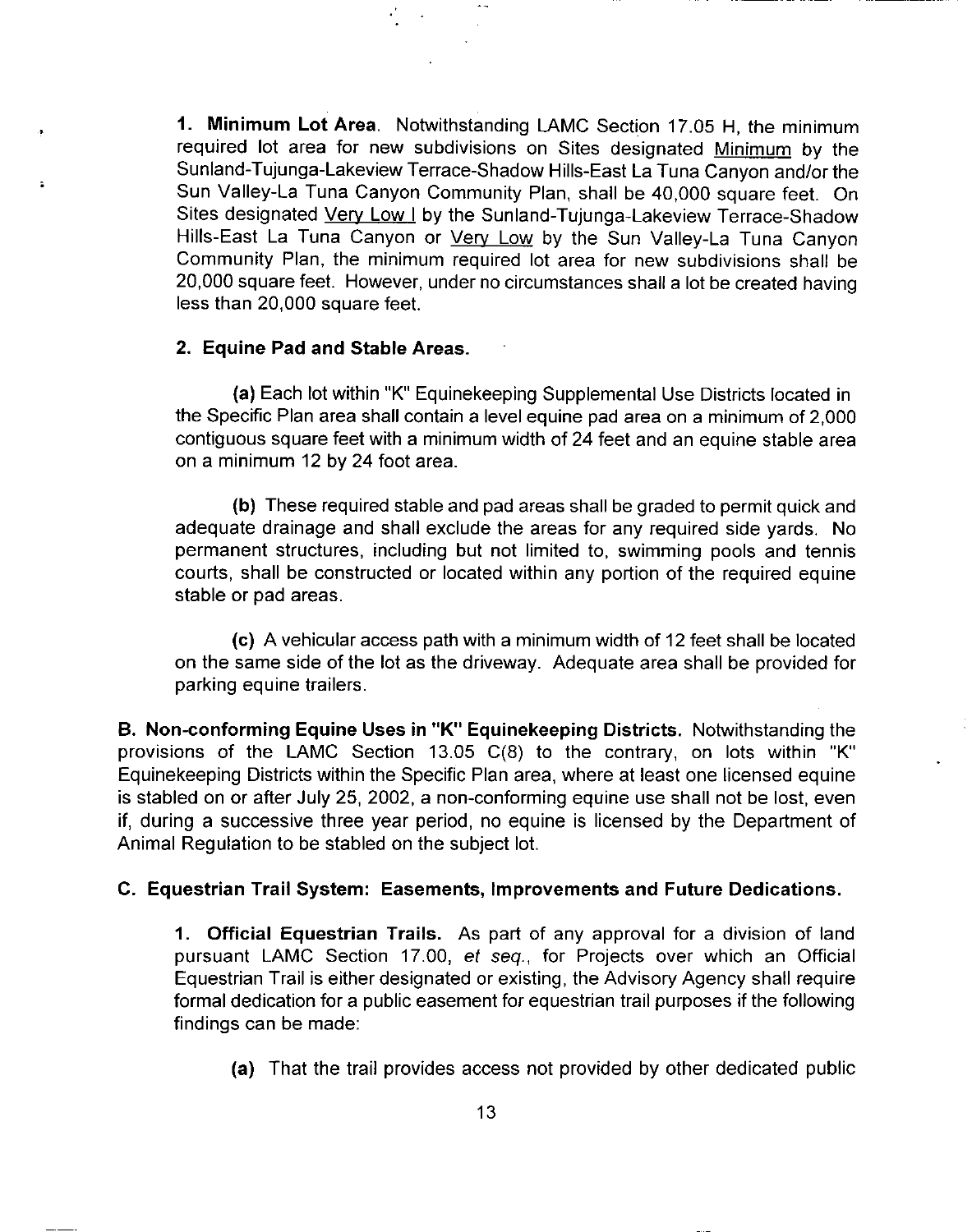equestrian trails in the vicinity; and

Ť

 $\mathcal{A}_\bullet$  $\epsilon=60$  $\mathbb{R}^{\bullet}$ 

**(b)** That the trail connects to existing dedicated public equestrian trails; and

(c) That the trail will not prevent use of the parcel for residential purposes. The course of the trail may be altered to maximize land use as long as the altered course is safe and maintains trail continuity; and

**(d)** That the trail benefits the residents of the subdivision by providing a linkage from the subdivision to existing dedicated public equestrian trails.

**2. Non-Public Equestrian Trails.** As part of any discretionary approval for a division of land pursuant LAMC Section 17.00, et seq., for a Project over which a Non-Public Equestrian Trail is shown on Map 4, the Advisory Agency may require dedication where a prescriptive right of access has been established. This will not prevent the subdivider from offering an easement to the satisfaction of the Advisory Agency. An applicant for a lot line adjustment may also voluntarily propose an easement to the satisfaction of the Advisory Agency.

**3. Equestrian Safe Crosswalks and Signals.** A crosswalk that allows a rider to activate the signal without dismounting shall be required as part of any future roadway improvement program at the following intersections: Sunland Boulevard and Wornum Avenue; Mt. Gleason and Big Tujunga Canyon Road; and Wentworth Street and Wheatland Avenue. The Advisory Agency, following consultation with appropriate City agencies, may add signals where it has been determined to be needed for the safe separation of vehicles and equestrians.

**4. Staging Areas.** Vista points and Staging Areas shown on privately owned properties are intended as a guide for the Advisory Agency.

The City, as part of any future street improvement program within the public ROW, to the extent physically and financially feasible, shall improve the Staging Area consistent with this subdivision. The Staging Area should provide, wherever appropriate and feasible: parking for five or more cars (with at least one parking space identified for use by disabled persons), a parking area for equine trailers, and a bicycle rack for three or more bicycles. The area should contain drinking water, a watering trough, hitching posts, a designated picnic area with picnic tables, and a trash receptacle (smooth finish concrete, earth-tone color). The area shall be landscaped with native plant materials, irrigated by a drip system, have low level lighting, and have an interpretive sign permanently installed on a stone base, which illustrates and describes points of interest and any relevant archaeological, cultural, or ecological characteristic.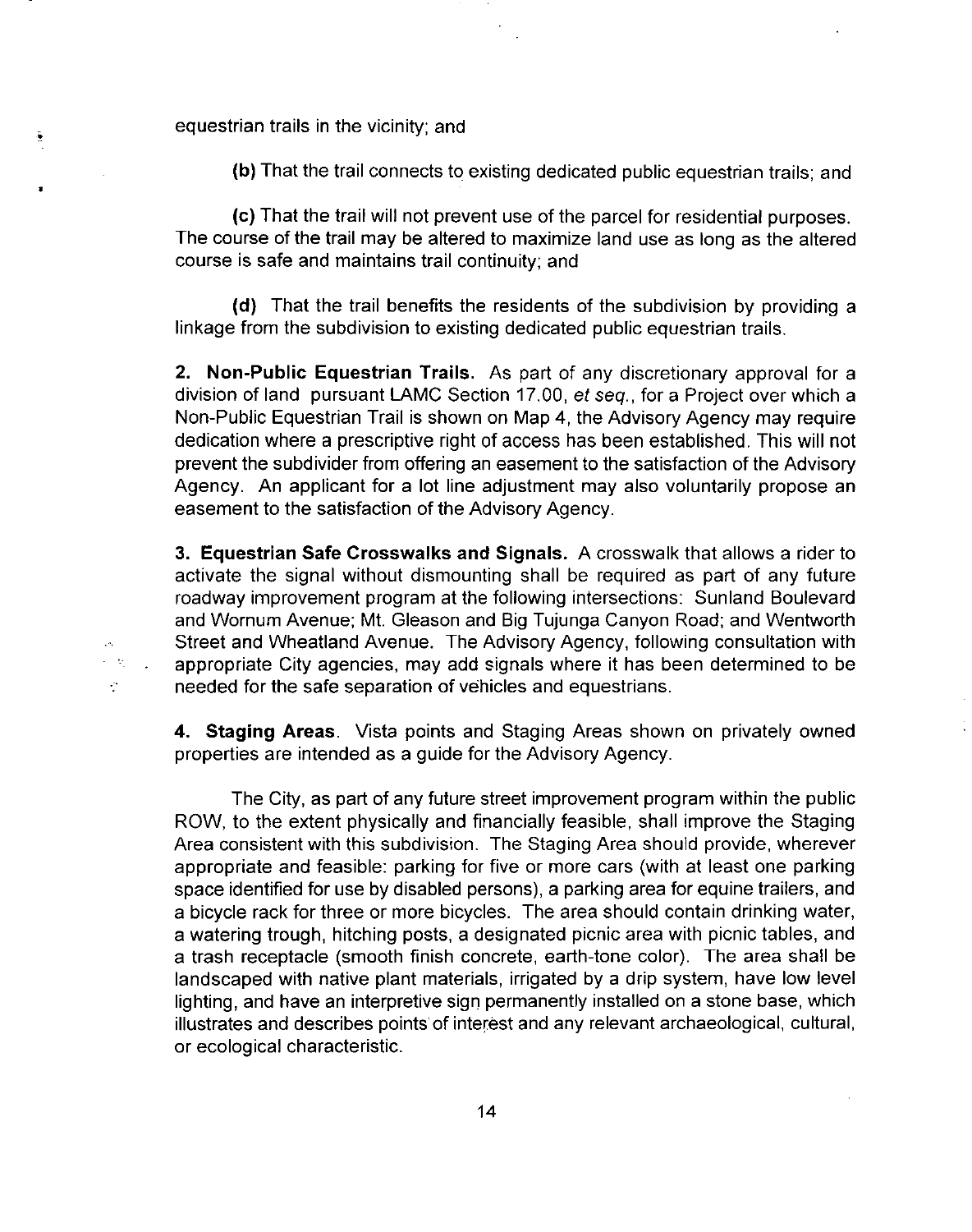Sec. 8. **GENERAL DEVELQPMENT STANDARDS.** The following regulations shall apply to all new projects within the Specific Plan area. Application of the following general development standards to a Project shall be determined by the Director of Planning or the Advisory Agency.

 $\mathcal{A} \mathcal{U} \rightarrow \mathcal{U} \cup \mathcal{U}$ 

 $\mathcal{N}_{\mathcal{C}}$  :

 $\hat{\sigma}_\mathrm{v}$ 

**A. Slope Density.** In acting on an application pursuant to LAMC Section 17.00, et seq., for those Sites that are designated as Very Low I, Very Low II and Minimum density and are not located in whole or in part in a Prominent Ridgeline Protection Area, where the average natural slope of the Site is 15% or more, the Advisory Agency shall calculate the total allowable number of dwelling units pursuant to LAMC Section 17.05 C, et seq.. Where feasible, the Advisory Agency shall require that the Jots be situated on portions of the Site with less than a 15% slope unless the Site does not have sufficient area below the 15% slope portion of the Site.

**B.** Oak Trees. Notwithstanding LAMC Section 46.00 to the contrary, no oak tree (quercus agrifolia, q. lobata) of eight inches or more as measured four and one-half feet above the ground level at the base of the tree shall be removed, cut down or moved without the prior written approval of the Director or the Advisory Agency on lots 20,000 square feet or larger. The Director or the Advisory Agency may approve the removal, cutting down or moving of an oak tree if one of the following findings can be made:

**1.** It is necessary to remove the oak tree because its continued existence at its present location prevents the reasonable development of the subject property; or

2. The oak tree shows a substantial decline from a condition of normal health and vigor, and restoration, through appropriate and economically reasonable preservation procedures and practices, is not advisable (as evidenced by an oak tree report); or

3. Because of an existing and irreversible adverse condition of the oak tree, the tree is in danger of falling, notwithstanding the tree having been designated an Historical Monument or as part of an Historic Preservation Overlay Zone; or

**4.** The presence of the oak tree interferes with utility services and roadways within or without the subject property and the only reasonable alternative to the interference is the removal of the tree; or

**5.** It has no apparent aesthetic value that will contribute to the appearance and design of the surrounding properties, or is not located with reference to other trees or monuments in such a way as to acquire a distinctive significance at that location.

If an approval to remove an oak tree has been obtained from the Director or Advisory Agency, no further approval is required from the Board of Public Works.

15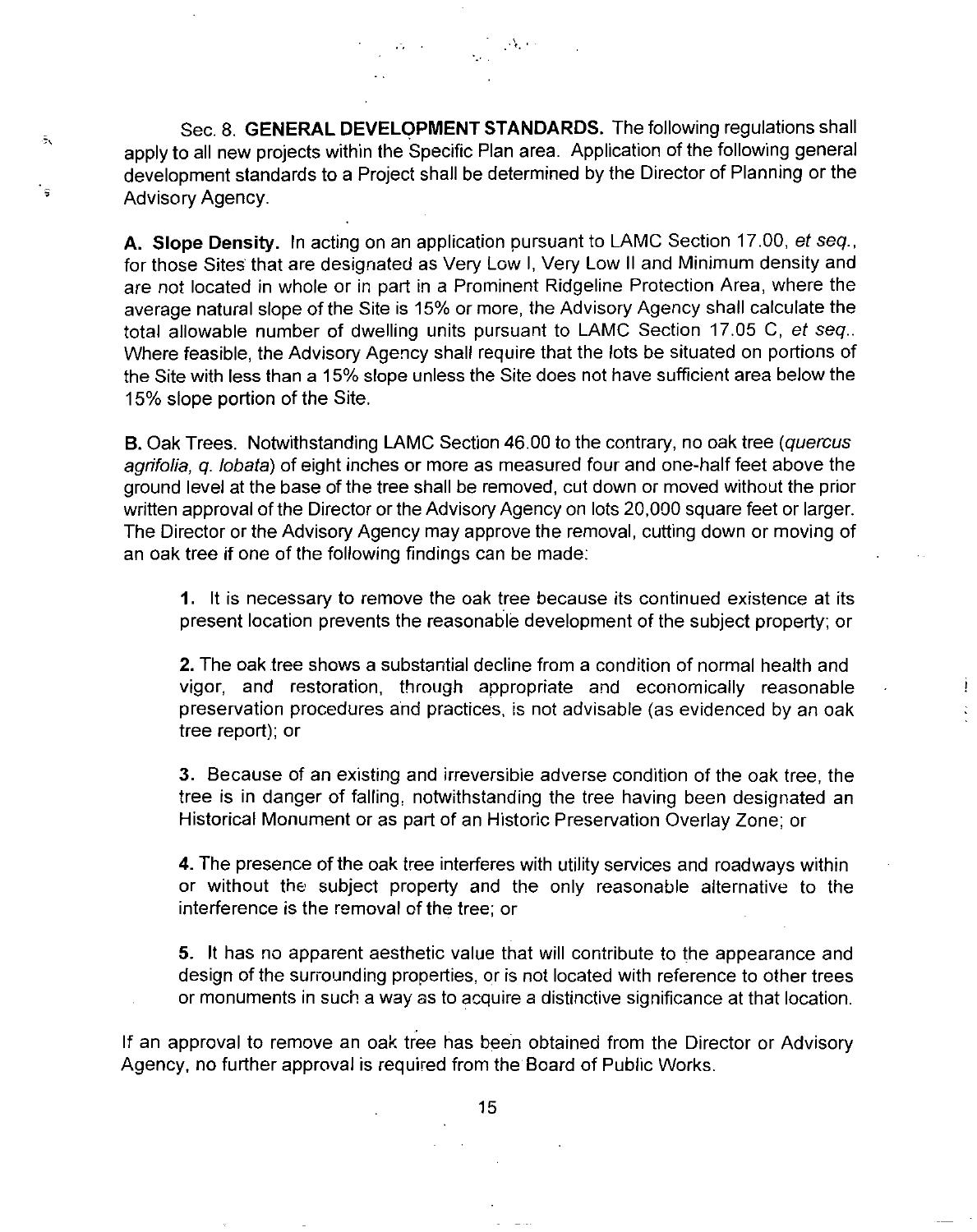**C. Prohibited Plant Materials.** The following plant materials shall be prohibited within the Plan area for all new Projects (as defined in Section 4):

シート・コール むし

 $\tilde{\gamma}$ 

 $\hat{\mathbf{r}}$ 

Acacia Ailanthus altissima Arundinaria pygmatea Arundo donax Atriplex semibaccata Avena sp. Brassica spp. (Non-native) Bromus rubens Centranthus ruber Cortaderia jubata Cortaderia sellowiana Cytisus canariensis Cytisus scoparius Cytisus spachianus (Genista racemosa) Erodium botrys Erodium cicutarium Erodium cygnonum Erodium malacoides Erodium moschatum Eucalytpus globulus Lolium Perenne Malva parvifolia Pennisetum setaceum Ricinus communis Robinia pseudoacacia Schinus molle Schinus terebinthefolius Spartium junceum Tamarix sp. Vulpia megalura Green Wattle Tree of Heaven **Mustard** Broom **Storksbill** Storksbill **Storksbill Storksbill Storksbill** Foxtail Fescue

Giant Reed Australia Saltbush Wild Oats Red Brome Jupiter's Beard Pampas Grass Pampas Grass Canary Island Broom Scotch Broom Blue Gum Perennial Ryegrass Cheeseweed Fountain Grass Castor Bean Black Locust California Pepper Brazilian Pepper Spanish Broom

Palm Italian Cypress

**D. Domestic Livestock.** Within the Specific Plan area, for property in the RE40 zone, notwithstanding the provisions of LAMC Section 12.07.01 A(3), the keeping of equines, bovines, goats or other domestic livestock (other thah swine), poultry, fowl, rabbits, chinchillas, and other small animals, shall be allowed in conjunction with the residential use of the lot provided that the activities are not for commercial purposes.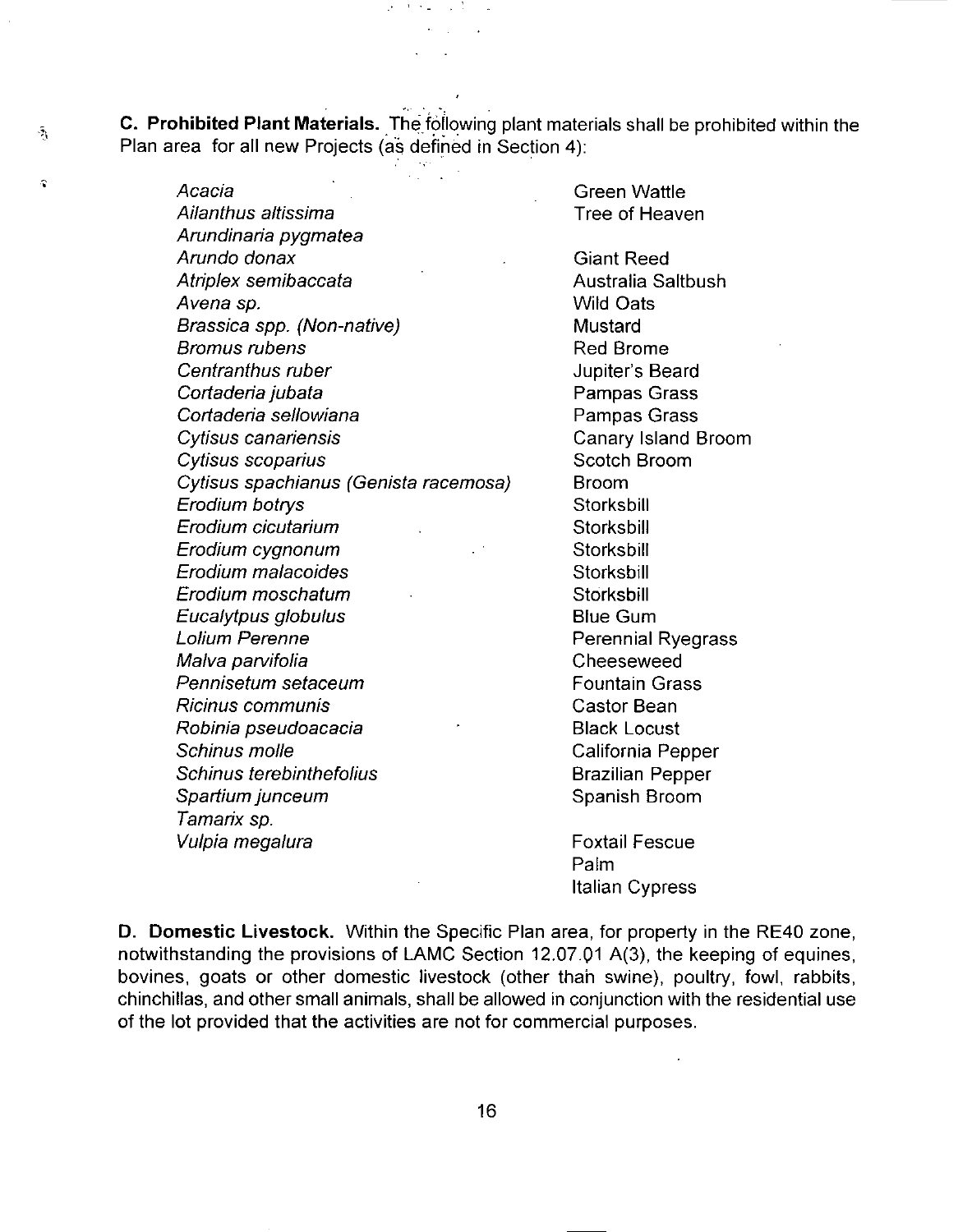Sec. 9. **SCENIC HIGHWAY CORRIDORS VIEWSHED PROTECTION.** The following regulations shall apply to all new Projects located within a Scenic Highway Corridor. Where only a portion of a lot or parcel is located within a Scenic Highway Corridor, these regulations shall apply to that portion. Application of the following scenic corridor viewshed protection measures to a Project shall be determined by the Director of Planning or the Advisory Agency.

**A. Building Height.** The maximum height of any new building or structure, including additions, that is Visible from the ROW of a Scenic Highway shall be 30 feet as defined in LAMC Section 12.03. However, in no circumstances, shall the building height exceed that allowed by the existing Height District.

### **B. Commercial and Industrial Development Standards.**

 $\widehat{\tau}$ 

ė

**1. Exterior Lighting.** All exterior light fixtures shall be shielded to minimize the illumination of adjacent properties and to reduce glare. Floodlighting of buildings and parking lot areas is prohibited.

**2. Roofs and Roof-Mounted Structures.** All new roofs shall be surfaced with non-glare material. With the exception of solar energy devices, all roof-mounted structures and equipment shall be completely screened from view from the ROW of the adjacent Scenic Highway. Screening materials shall be of a finish quality and shall be compatible with the materials and color of the building; chain link fencing shall not be used for screening purposes.

**3. Underground Utilities.** Where feasible, all new utilities shall be placed underground.

**4. Fencing, Gate Materials, and Walls.** Where feasible, natural fencing and wall materials (e.g., wood, stone, brick) shall be used. Chain-link fencing that is brown or green in color shall be permitted and shall be landscaped with appropriate vines or other vegetation to screen the appearance of the fence. For safety and security purposes, the use of plant materials for screening shall be evaluated to insure any necessary visual access. The use of concertina wire and barbed wire is expressly prohibited.

**5. Landscaping.** For any new Project, landscaping shall be designed to minimize the visual impacts of the Project as seen from the ROW of any of the Scenic Highways. All landscape plans shall be prepared by a state licensed Landscape Architect or Architect and are subject to review and approval by the Director of Planning.

**6. Landscaped Setbacks.** On all sites used for commercial or industrial purposes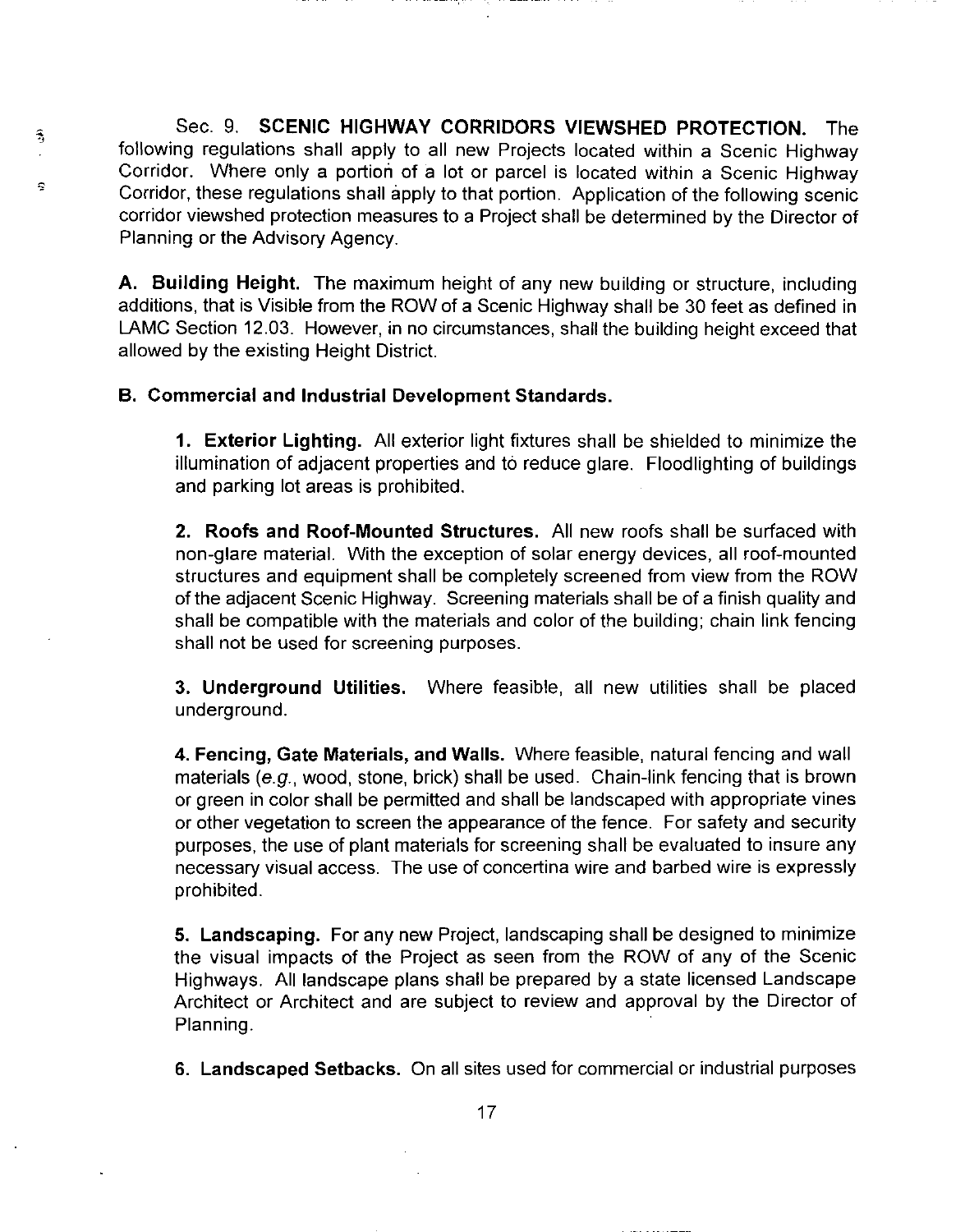there shall be a landscaped setback of not less than five feet along any common property line with a Scenic Highway. The required landscaped setback shall be planted with 15-gallon shade trees, 5-gallon shrubs, and ground coverings at a minimum ratio of one tree and four shrubs per 24 feet of linear street frontage. The entire setback area shall be irrigated with an automatic sprinkler system.

 $\sim$   $\sim$ 

**7. Parking Lot Design.** The following standards shall apply to all new commercial and industrial Projects that include a surface parking lot located adjacent to a Scenic Highway.

(a)A 3.5-foot high, decorative masonry wall shall be constructed at the rear of the required landscaped setback area.

**(b)** One 24-inch box shade trees shall be planted for each four surface parking lot spaces. Trees shall be distributed throughout the parking lot. All landscaped areas shall be irrigated with either an automatic sprinkler or drip irrigation system.

(c) Bicycle Racks. Projects that require 20 or more surface parking spaces shall incorporate a bicycle rack with a minimum capacity to hold five bicycles. The rack shall be located no farther than the distance from a main entrance of the building to the nearest off-street automobile parking space.

**8. Pedestrian Access (Parking Areas).** Projects that require 20 or more surface parking spaces shall incorporate dedicated pedestrian pathways to facilitate ease of pedestrian travel from parking areas to business entrances. These pathways shall be distinguished from vehicle parking areas by the use of decorative paving materials and landscaping.

# **C. Signs.**

Ş,

 $\hat{z}$ 

# **1. Permitted Signs.**

**(a)** Monument Signs. Monument signs shall comply with the requirements of LAMC Section 91.6208 pertaining to height, area, location, shape, projection, and construction, except as set forth below.

**(1)** No more than one monument sign shall be permitted for each street frontage of a Site.

**(2)** Monument signs shall be either externally lit, or have individual letters/logos that are internally illuminated. Individual letters/logos shall not cover more than 40 percent of each face of a monument sign.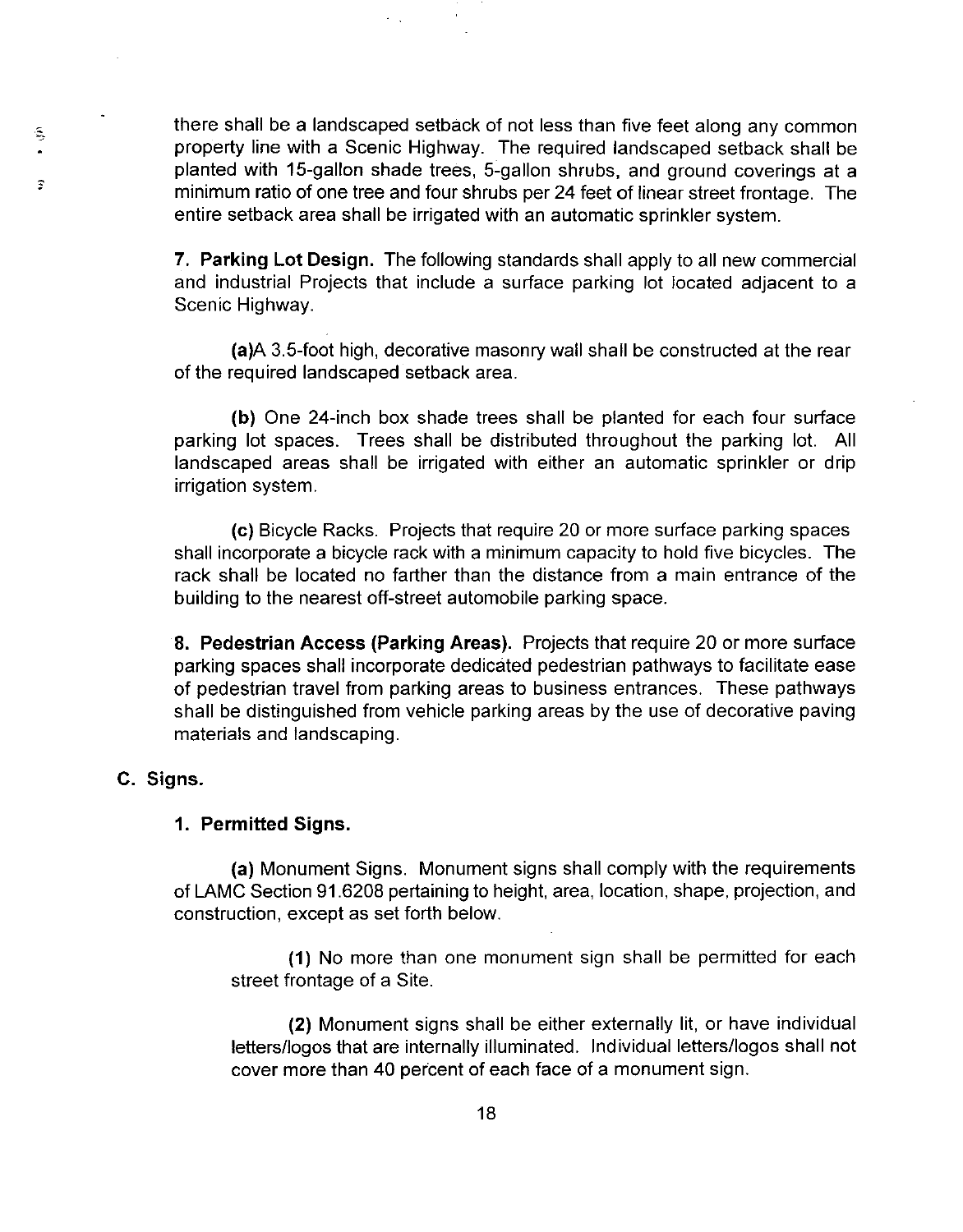(3) Notwithstanding LAMC Section 91.6208.3 to the contrary, no monument sign (including supporting base/foundation) may exceed six feet in height above sidewalk grade or edge of roadway grade nearest the sign.

(4)Monument sign materials shall be consistent and compatible with the existing/proposed structure.

**(5)** Monument base materials. Where appropriate, the base of any new monument sign shall be rustic in nature (e.g., river rock, textured natural colored concrete).

(6) A fully irrigated landscaped area equal to or greater in area than two times the area of one face of the sign and distributed equally around the base of the sign shall be provided.

**(b)** Wall Signs.

 $- - - -$ 

ä,

 $\bar{\mathbb{R}}$ 

**(1)** Area. The combined sign area of all wall signs facing a street shall not exceed the limits set forth in LAMC Section 91.6210.1.

(2)Number. No more than one wall sign shall be permitted for each tenant of a building frontage that maintains a permanent public entrance from that Scenic Highway.

(3) No wall sign shall project from the building face more than 12 inches.

(c)Projecting Signs. Projecting signs shall comply with the requirements of LAMC Section 91.6209 pertaining to height, area, location, shape, projection, and construction.

**(d)** Window Signs. Window signs shall comply with the requirements of LAMC Section 91.6214 pertaining to height, area, location, shape, projection, and construction.

(e)Temporary Signs. Temporary sings shall comply with the requirements of LAMC Section 91.6216 pertaining to height, area, location, shape, projection, and construction.

**2. Prohibited Signs.** The following signs shall be prohibited. Further, no signs shall be allowed in public rights-of-way including sidewalks and multi-use trails.

(a) Animated or rotating signs.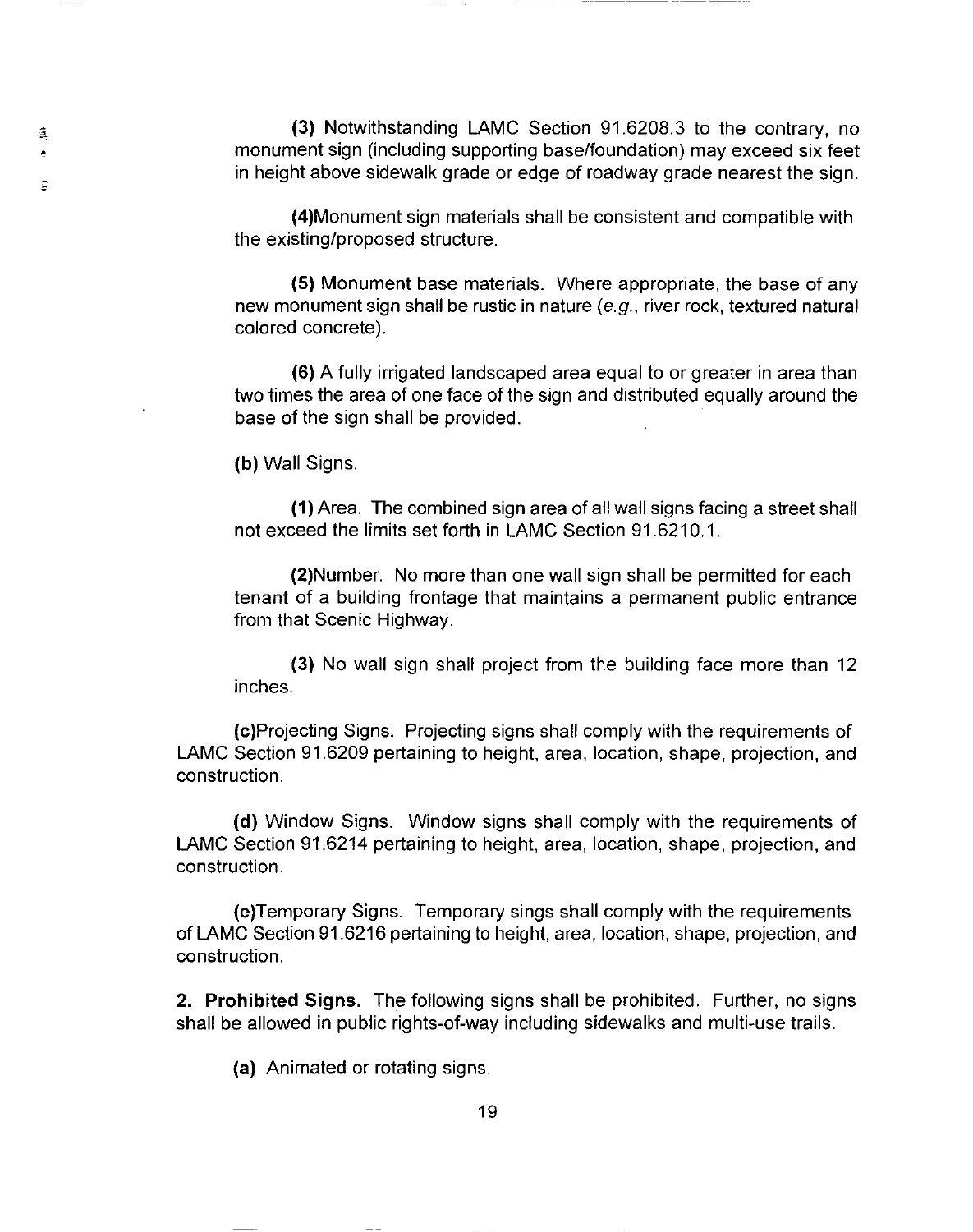S Î. •

- **(b)** Balloons, blimps, and inflatable signs
- **(c)** Commercial Flags, pennants, streamers or super graphics signs .
- **(d)** Flashing or neon signs.
- (e) Illuminated canister wall signs.
- **(f)** Illuminated architectural canopy signs.
- **(g)** Pole signs.
- **(h)** Roof signs (includes signs painted on roof materials).
- **(i)** Sandwich boards.
- (i) Off-Site signs.

**D. Improvements to City-Owned Public Rights-of-Way.** As part of any future street improvement program, to the extent it is physically and financially feasible, two Vista Points shall be constructed as designated on Map No.1 of this Specific Plan in the vicinity of La Tuna Canyon Road on the north side approximately <sup>1/2</sup> mile west of its under-crossing with the Foothill (210) Freeway and on Wheatland Avenue at the base of the off-ramp from the eastbound Foothill (210) Freeway.

Vista Points shall be improved consistent with this subsection. The Vista Points shall be landscaped with native plant materials irrigated by drip system and contain a trash receptacle (smooth finish concrete, earth-tone color) and an interpretive sign that is permanently installed on a stone base and illustrates and describes points of interest including any relevant archaeological, cultural, or ecological characteristics of the area.

Sec. 10. **Severability.** If any provision of this Specific Plan or the application of the provision to any person, property or circumstances, is held invalid, the remainder of this Specific Plan or the application of the provisions to other persons, property or circumstances shall not be affected.

(89045)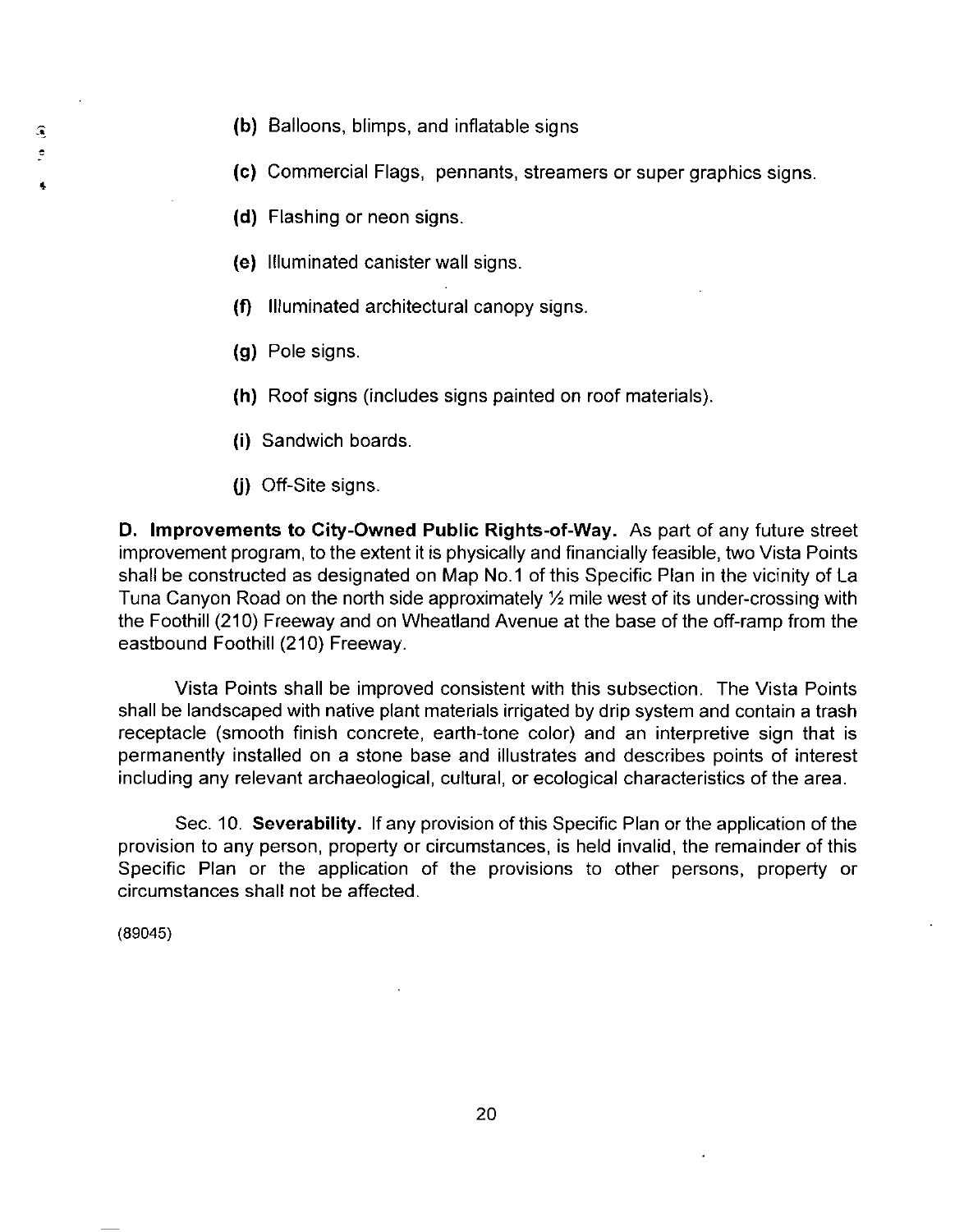Sec. 11. The City Clerk shall certify to the passage of this ordinance and have it published in accordance with Council policy, either in a daily newspaper circulated in the City of Los Angeles or by posting for ten days in three public places in the City of Los Angeles: one copy on the bulletin board located in the Main Street lobby to the City Hall; one copy on the bulletin board located at the ground level at the Los Angeles Street entrance to the Los Angeles Police Department; and one copy on the bulletin board · located at the Temple Street entrance to the Los Angeles County Hall of Records.

I hereby certify that this ordinance was passed by the Council of the City of Los Angeles, at its meeting of  $\blacksquare$  DEC 1 9 2003.

J. MICHAEL CAREY, City Clerk

 $\begin{picture}(18,14) \put(0,0){\line(1,0){155}} \put(10,0){\line(1,0){155}} \put(10,0){\line(1,0){155}} \put(10,0){\line(1,0){155}} \put(10,0){\line(1,0){155}} \put(10,0){\line(1,0){155}} \put(10,0){\line(1,0){155}} \put(10,0){\line(1,0){155}} \put(10,0){\line(1,0){155}} \put(10,0){\line(1,0){155}} \put(10,0){\line(1,0){155}} \$ 

Deputy

**'llEC t 4 20tl3** 

Approved \_\_\_\_\_\_\_\_\_ \_

&

۸

Mayor

Approved as to Form and Legality Rockard J. Delgadillo, City Attorney

**ARON SIEDORF CARDENAS** 

Assistant City Attorney

Date **DEC** 1 2 2003

File No. CF No.  $0.3 - 1799 -$ CPC No. 2000-1357 (SP)

Pursuant to Charter Section 559, I **approve**  this ordinance on behalf of the City Planning Commission and recommend it be adopted . . . . . .

December / *0.* <sup>2003</sup>

see attached report.

CONH Director of Planning